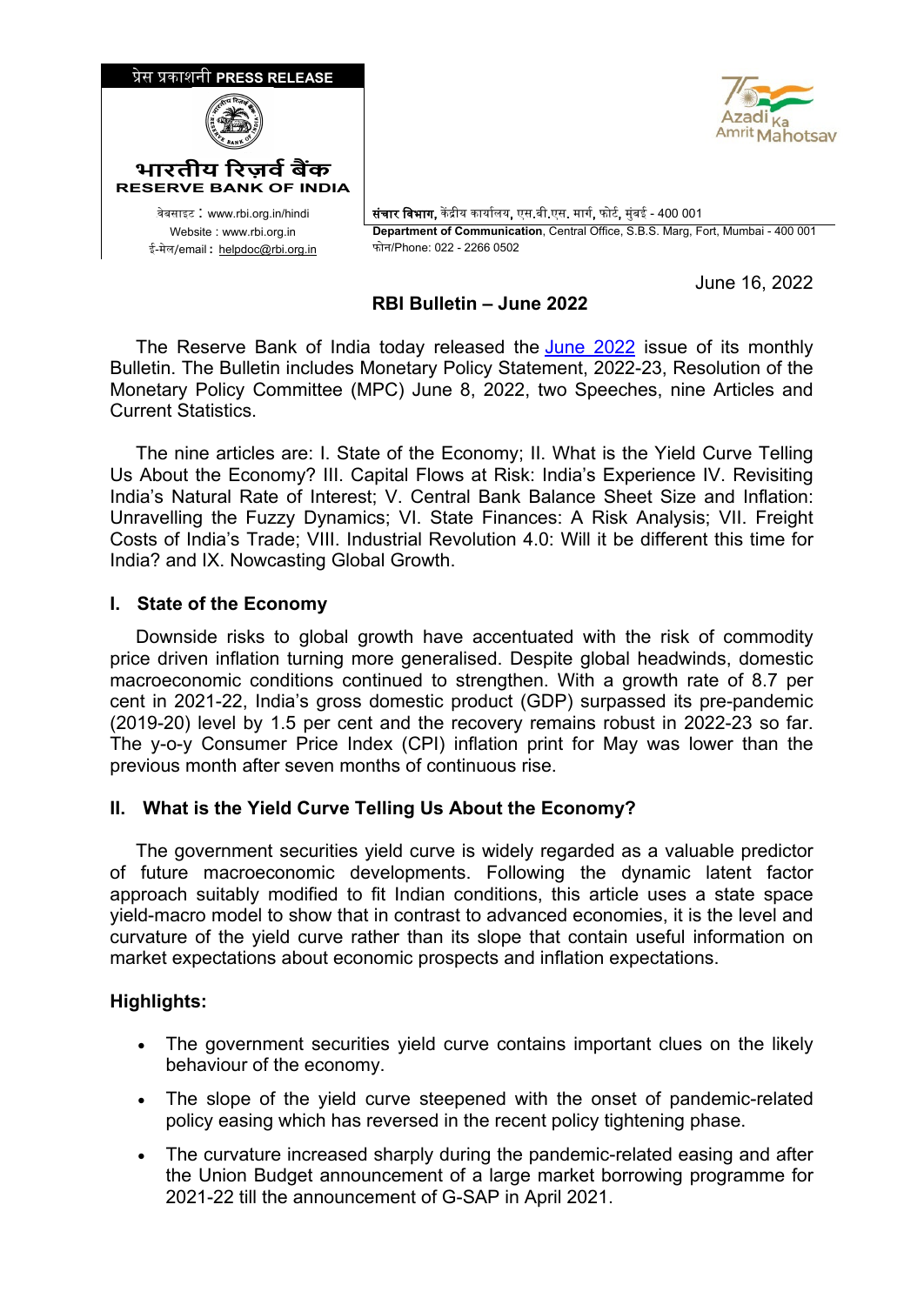• The yield curve is indicating an improvement in long-term growth prospects and an upshift in ex ante inflation expectations. At the same time, the fact that the yield curve has become steeper and concave reconfirms expectations of tighter monetary policy in the period ahead.

### **III. Capital Flows at Risk: India's Experience**

 With the spate of emerging market crises since the 1990s and the experience with the global financial crisis and its aftermath, attention has turned from the benefits associated with capital flows to their consequences such as accentuating financial vulnerabilities, aggravating macroeconomic instability and spreading contagion. This paper draws on recent developments in the 'capital flows at risk' framework which estimates risks to capital flows conditional upon various pull and push factors so as to assess the effect of a range of risk factors.

# **Highlights:**

- The findings suggest the predominant role of pull factors in attracting capital flows to India, key among them being growth differentials and domestic term premia. On the other hand, it is global risk aversion reflected in the volatility index (VIX) that drives capital outflows, particularly, portfolio flows which are most sensitive to shifts in risk sentiment globally and consequent spillovers.
- The empirical results indicate that there is a 5 per cent chance of portfolio outflows from India of the order of 3.2 per cent of GDP in response to (i) a COVID-type contraction in real GDP growth, or (ii) a GFC type decline in interest rate differentials vis-à-vis the US, or (iii) a GFC type surge in the VIX.
- In a black swan event comprising a combination of shocks, potential portfolio outflows can rise to 7.7 per cent of GDP, highlighting the need for maintaining liquid reserves, in addition to standard metrics of import and debt servicing cover, to quell such potential bouts of instability.

### **IV. Revisiting India's Natural Rate of Interest**

 Natural rate represents an equilibrium real that is realised when inflation is aligned to the target and output is at or close to its potential level. Post-pandemic, several determinants of the natural rate have exhibited distinct shifts, with persisting uncertainty about whether and over what time frame they may normalise. It has been argued in the literature that the trajectory of potential growth, which is a key determinant of the natural rate, may rise due to large increase in public spending on infrastructure, digitisation, push to innovation from start-ups and new business opportunities, but it may also decline due to the scarring effects of the pandemic on education, labour market, deglobalisation and market concentration. After a major crisis, literature suggests that natural rate generally declines, and stays depressed for long. This article revisits the estimate of natural rate for India against this backdrop.

### **Highlights:**

• The natural rate for India is estimated to lie in the range of 0.8 per cent to 1.0 per cent for Q3 of 2021-22, which is lower by about 80 basis points than the earlier comparable estimate of 1.6 -1.8 per cent for Q4:2014-15.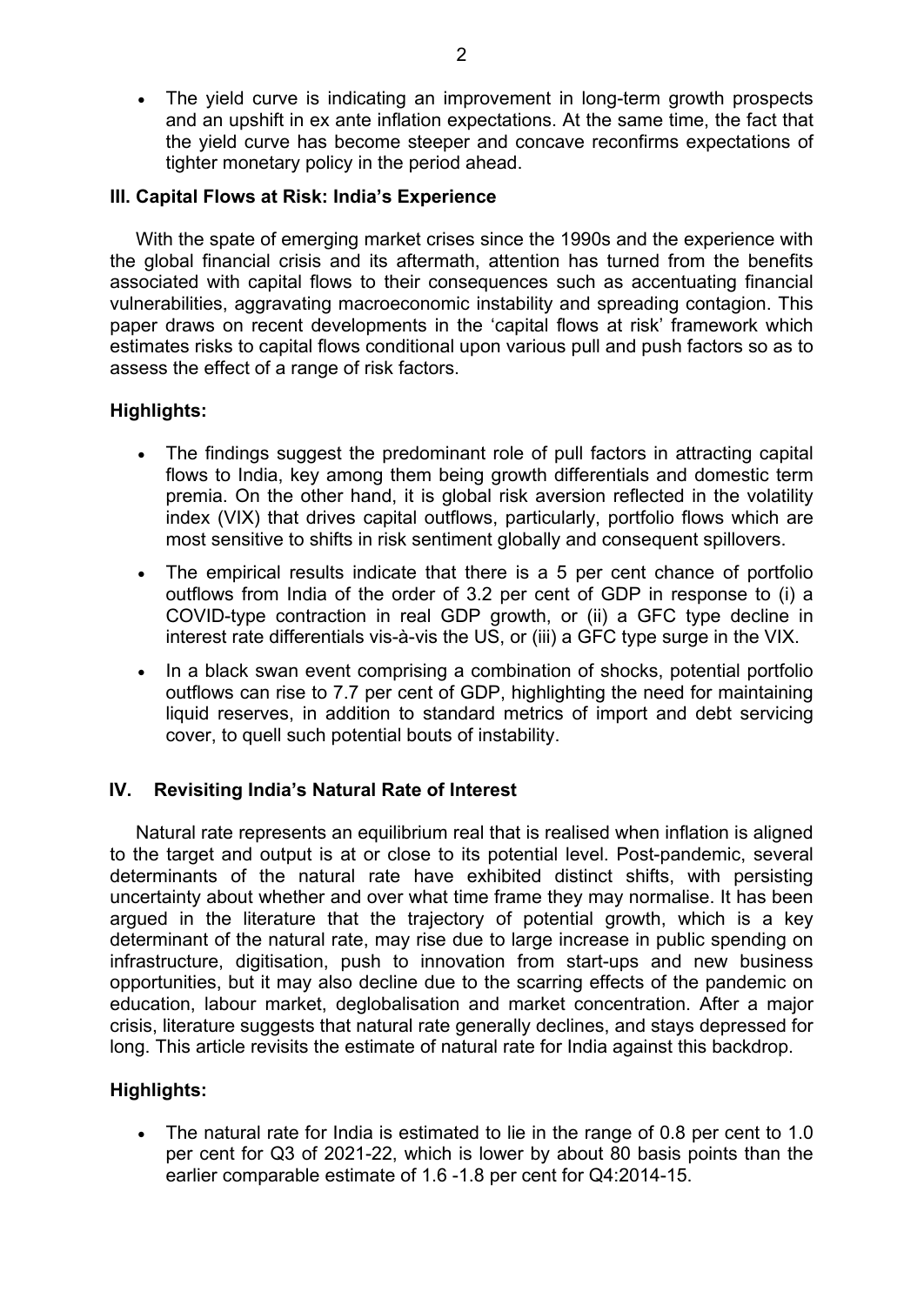- The confidence band around the estimates has widened, reflecting heightened uncertainty about the evolution of key determinants of the natural rate during the post-pandemic period.
- Use of macro-prudential measures instead of monetary policy may be the preferred policy option to stabilise the leverage gap (or financial cycle in the asset market), as the magnitude of the impact of an increase in interest rate on the leverage gap is relatively small and it also involves greater lags

# **V. Central Bank Balance Sheet Size and Inflation: Unravelling the Fuzzy Dynamics**

 The global surge in inflation since the second half of 2021 has reignited interest in assessing the role of post-pandemic balance sheet policies of central banks (or unconventional policies) in fuelling inflation. In India also, concerns have been expressed surrounding the post-COVID growth in monetary aggregates (*i.e*., reserve money and broad money) as a reason behind the subsequent high inflation. This article examines the relationship between RBI's balance sheet size, money supply and CPI inflation, while highlighting the critical role of crisis time large changes in velocity of money and money multiplier in influencing the relationship.

### **Highlights:**

- In India, the size of the RBI's balance sheet does not exhibit any statistically significant causal relationship with CPI inflation.
- The transaction velocity of money (*i.e*, nominal GDP divided by M3 or money stock) declined sharply after COVID from 1.3 in 2019-20 to 1.1 in 2020-21 and 2021-22 in India. The money multiplier (*i.e.,* M3 divided by base money) also declined from 5.57 in 2019-20 to 5.48 in 2020-21 and further to 5.2 in 2021-22. A higher order of growth in monetary aggregates was warranted to compensate for the decline in velocity and money multiplier, which is not inflationary.
- It is important to assess money growth at any point in time recognising the asymmetric impact of money growth on inflation during periods of economic slowdown and periods of overheating. Empirical results suggest that money growth does not pose risks to inflation in the presence of economic slack. When the economy is in an expansionary phase, however, an increase in money supply can cause higher inflation.

### **VI. State Finances: A Risk Analysis**

 The sovereign debt crisis in India's neighbourhood is a stark reminder of the importance of bringing government finances on a sustainable path after the prolonged COVID crisis. In India, sub-national finances have deteriorated significantly in 2020-21 though there is considerable variation in the vulnerability of individual states. Against this backdrop, this article attempts to put the spotlight on fiscal risks confronting state governments in India, with emphasis on the heavily indebted states.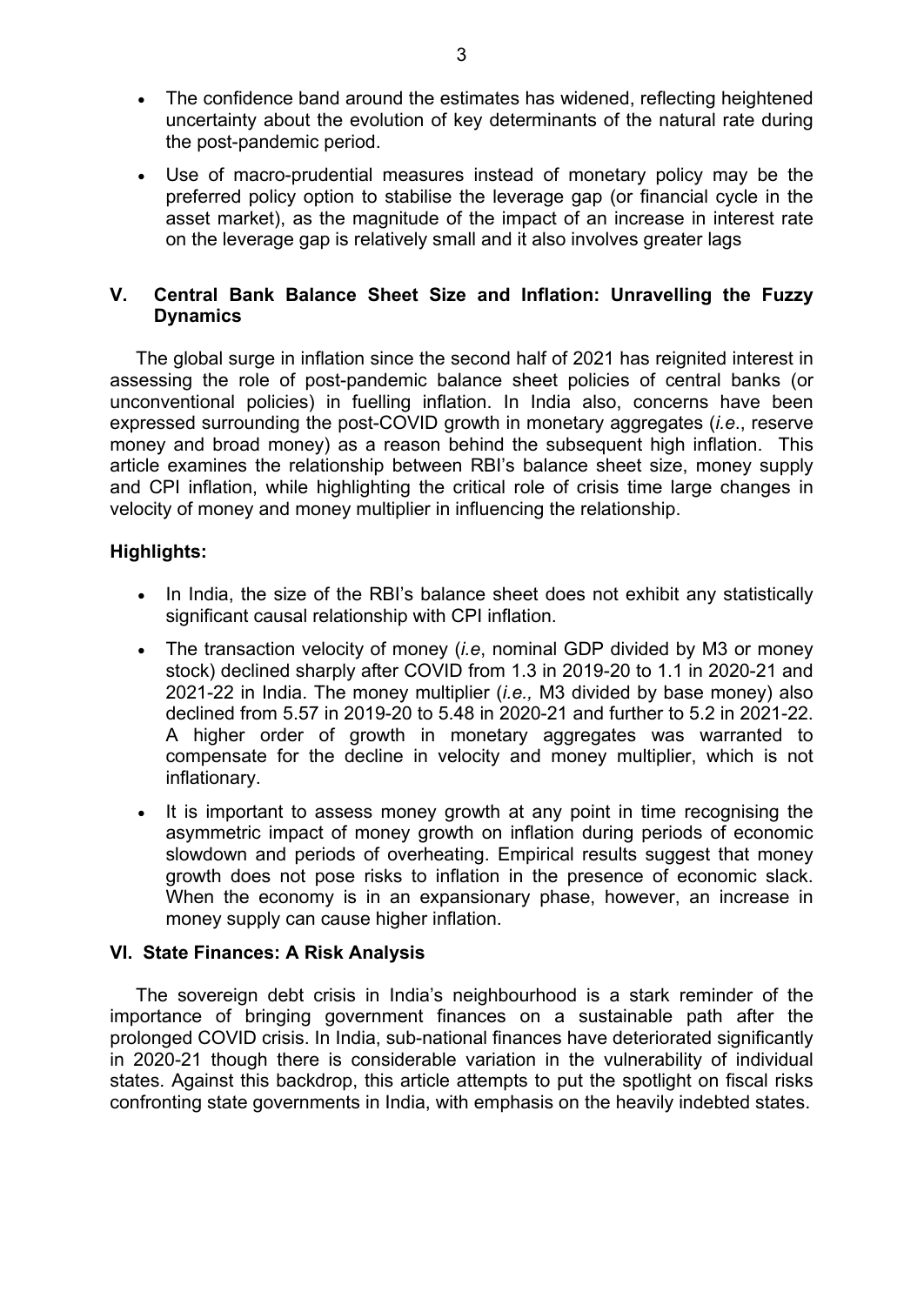# **Highlights:**

- The slowdown in own tax revenue, a high share of committed expenditure and rising subsidy burden have stretched state government finances exacerbated by COVID-19.
- While debt-sustainability concerns loom large for the five most indebted states, new sources of risks have emerged in the form of rising expenditure on nonmerit freebies, expanding contingent liabilities, and the ballooning overdue of DISCOMs.
- Stress tests show that the fiscal conditions of the most indebted state governments may deteriorate further, with their debt-GSDP ratio likely to remain above 40 per cent in 2026-27, warranting strategic corrective measures.

# **VII. Freight Costs of India's Trade**

 The container shipping industry that forms a significant part of global supply chain logistics, came under severe pressure when the world trade recovered swiftly from the initial impact of the pandemic, which was reflected in the surge in freight cost across all transoceanic trade routes. In this backdrop, the study explores the greater role of freight charges in India's imports and exports in the recent period and examines its role in exacerbating inflation dynamics.

# **Highlights:**

- Freight charges in India have been trending up and contributing to the rising value of India's exports and imports in the recent quarters.
- The freight shocks are found to have an impact on domestic retail prices, through import quantum and wholesale price channels.
- Higher freight charges also appear to exacerbate the pass through of import costs to retail inflation.

### **VIII. Industrial Revolution 4.0: Will it be Different This Time for India?**

 Technological changes in the last decade have revolutionised the organisation of industrial production. Industry 4.0 which integrates new technologies – like Internet of Things (IoT), cloud computing and analytics, artificial intelligence and machine learning — into manufacturing production processes and operations, has ushered in a new era of 'smart manufacturing'. Having been sidelined during the previous industrial revolutions, the article explores India's readiness in adapting to the technological developments and examines the corresponding prerequisites to benefit from IR-4.

### **Highlights:**

• The manufacturing sector in India is capital intensive, with the organised sector contributing nearly three-fourths of the manufacturing sector Gross Value Added (GVA). The sector is dominated by low and medium R&D